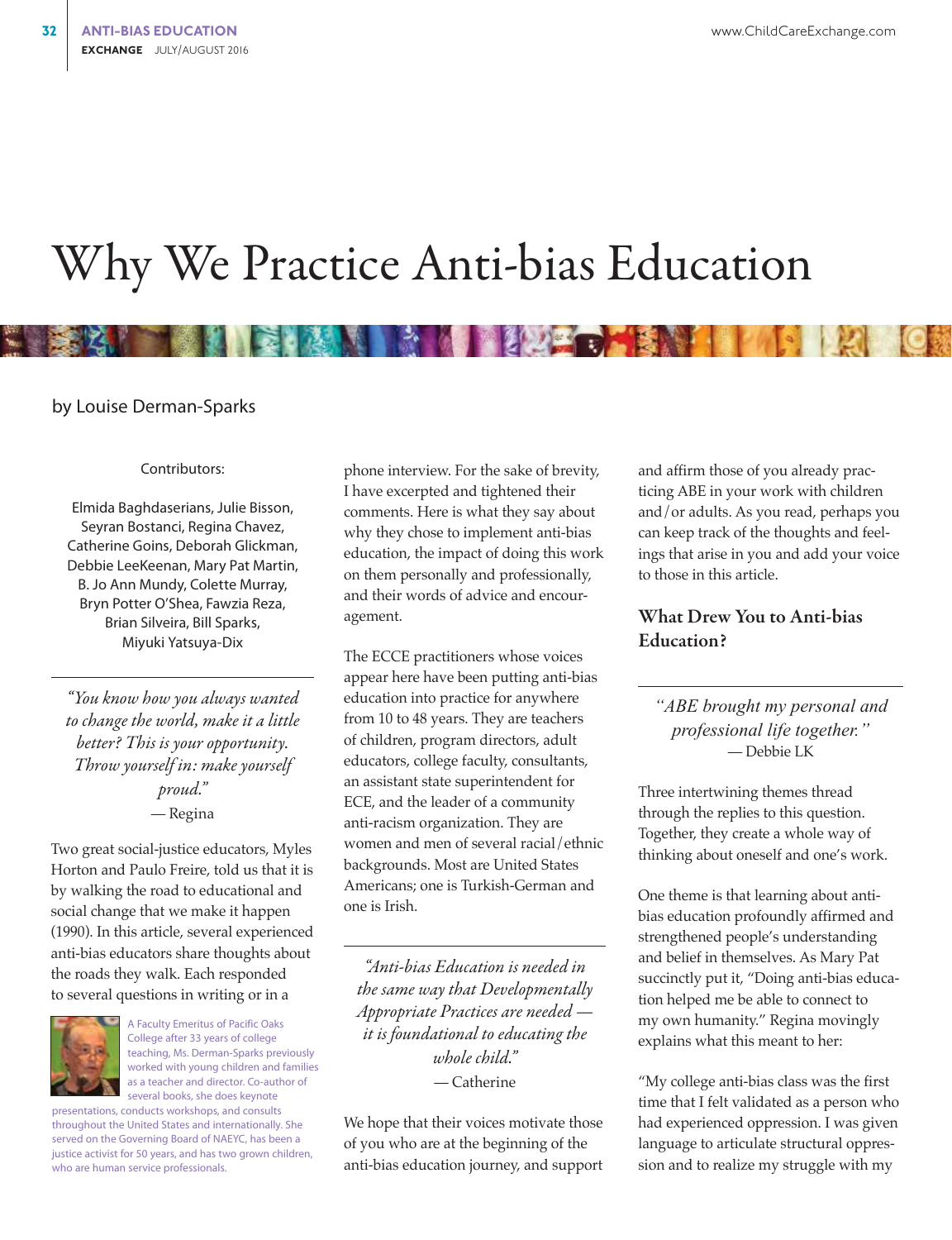own internalized oppression. I felt safe in my identity. The class also taught me that I could DO something. And I knew in my heart that it was worth fighting for social justice."

Jo Ann describes the powerful draw of discovering an educational perspective that illuminates one's own childhood and young adult experiences and that became a central motivator for working with children in new ways. She writes that:

"Learning a systemic analysis of racism, and learning about an anti-racism/ anti-bias approach to education, felt like I had been given the very specific and necessary information I had been missing all my life. I KNEW in my soul that had it been offered to me as a child, my early childhood and youth would have been much different. I also know it has made me a better Aunt Jo Ann, Pastor, and student."

For some, the path to becoming an antibias educator begins with a search for ways to ensure that all children receive the best early childhood education that we know how to do. For example, Brian relates that:

"I wanted every child to have access to high-quality exploration, play, beautiful materials, and innovative, caring teachers who know how to create school communities that reflect the diversity of our country and are equitable and relevant. I spent the beginning of my career discovering what that would look like. This commitment to equity has been key to keeping me in the field."

Colette explains that, "Working on early childhood education with the Traveler Community in Ireland, my learning about the ABE-Goals and approach situated what I was doing in a much clearer and coherent way."

# Ozark Portable Sinks  $1/3 - 4c$

In contrast, Catherine came to anti-bias education because, as she admits, "It was part of a training required by my employer — so I had to do it." She then explains why she made anti-bias education her own:

"My initial contact was more like an arranged marriage where I ended up falling in love after the arrangement began. What has kept me involved for almost 25 years is that I see the differences an ABE approach make — large and small differences — every day. It is a catalyst for empowerment for children, authentic engagement for families, and hope for staff that they can truly make a meaningful difference in early childhood programs."

Several people highlighted their discovery of the connections between their social justice values and activism with the mission and goals of anti-bias education. For example, Bryn explains that:

"The values of anti-bias education resonated so strongly with my own values and passions, giving me a vision of who I wanted to be and how I would make my life meaningful in my work. ABE helped me face the powerful misinformation and bias that creates and supports the unfairness and injustice in the world, and know what I could do about it. The potential of anti-bias work called me to be a preschool teacher."

Others, already social activists, share that, like Bill, they "made the fascinating discovery of anti-bias education's connection to my adult social justice work and of young children's ability to build social justice behavior in their young lives." Mary Pat adds that, "When ABE came along, it felt like I could breathe. Other people believed what I do, wanted what I wanted for children and their families and for themselves. It was so exciting to find I could be part of a movement I had not known existed."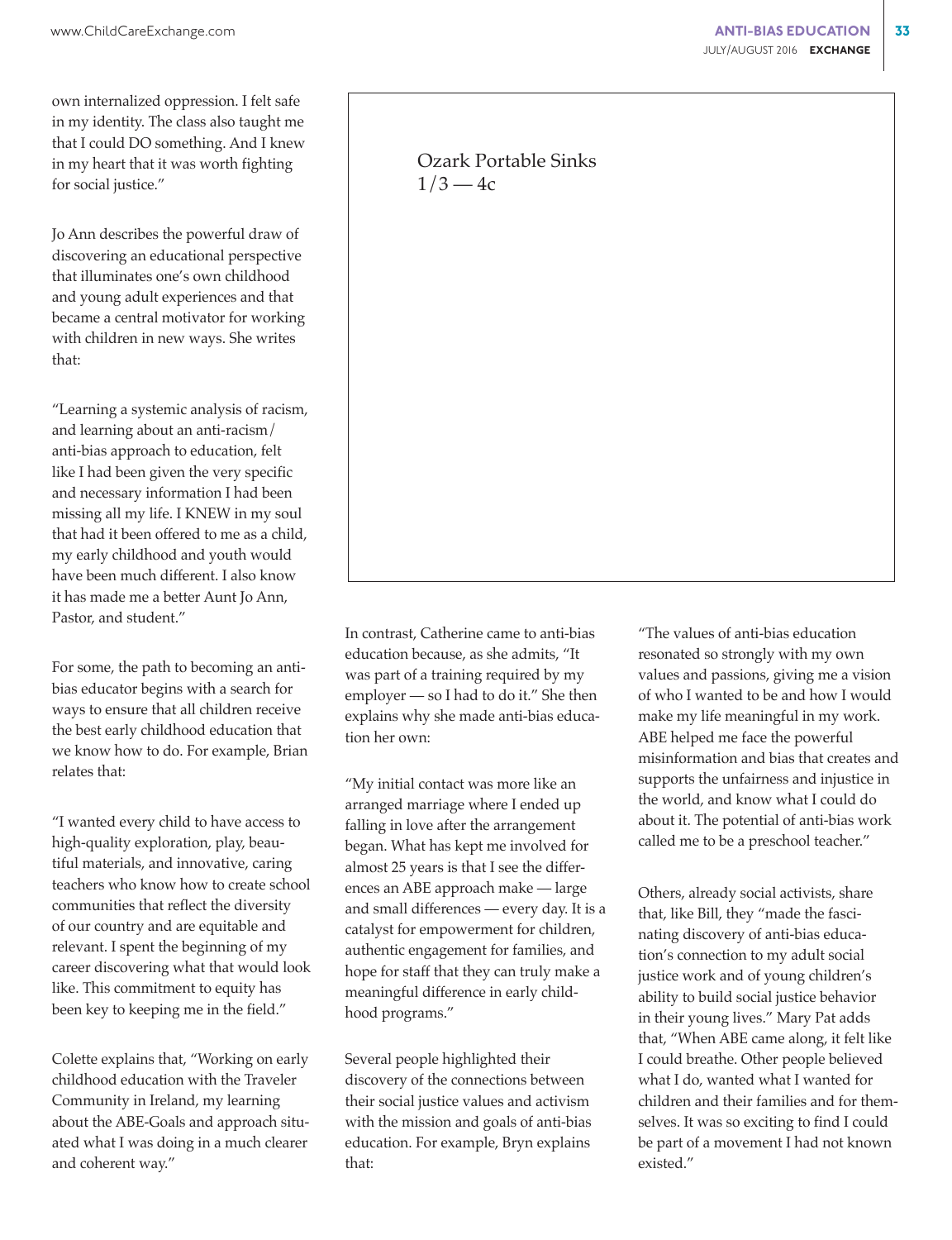## What Have You Learned?

The understanding that "Knowing myself is a key to practicing ABE" (Miyuki), and the necessity of uncovering our own biases appears in almost everyone's thinking about this question. As Bill puts it: "I am always unearthing biases I am not conscious of having. It's painful and it's refreshing." Elmida underscores the need to accept our imperfections, sharing that, "I am not perfect and I am not bias-free. I do not know everything, but I am always open to learning. This in itself is freeing and connects me to all people." Fawzia states, "Anti-bias education promotes introspective reflection to determine if we are providing an environment where each person is valued and respected." And, Regina sums it up when she writes, "ABE invites us all to think, reflect, and change."

Learning to engage productively with and to be patient with people grappling with anti-bias ideas is another lesson. As Debbie explains, "I have become more comfortable with conflict and the disequilibrium that is inevitably part of anti-bias work. I try to figure out where people with whom I disagree are coming from. I do not expect quick solutions, and can sit with the tensions while working towards finding the common ground and third space." Others write about gaining patience as they work with people who are first hearing about anti-bias issues and may be reluctant to explore them.

Colette describes how the four ABE goals help her manage the 'ongoing learning curve' of anti-bias education. "There are so many things to learn all the time — especially when new communities come into your space. But, I found I could always hop back to the four ABE goals. They are always relevant because they fit into a social justice framework. They take you back into thinking about who is in front of

you and about their right to recognition and respect. That is the beauty of them." Others also highlight the importance of the connection between the larger dynamics of systemic racism (and other -isms) and anti-bias education. Seyran related that, "I learned that the '-isms' are part of social reality, which helped me not to take prejudices so personally." Being cognizant of this connection is very important. The four goals of antibias education arose from the harmful impact on children's development in the larger social-political context.

Lastly, becoming a new or better activist threaded through responses to what people had learned from engaging in anti-bias education. This theme comes through in comments such as: "I gained the audacity to stand up and speak up when I need to" (Brian); "I learned to be a white ally" (Julie); and, "The four goals instilled a stronger advocacy and activism role in my life and made me very determined to just keep at it."

# What Would You Say to a Teacher Just Beginning to Do ABE?

While the request for a one-sentenceonly reply to this question was a challenge, people's responses well describe the essential ingredients for being an anti-bias educator. Listed is a distillation of their counsel:

- It is an amazing journey. You will have to be open to rethinking everything you think you know. But the results are worth it!
- Be brave, make mistakes, ask questions, read, read.
- $\blacksquare$  Be curious all the time you rarely know more than your students know about their circumstance and identity.
- Be willing to take constructive criticism.
- Strive to be current, relevant, and open to multiple perspectives in your work.
- Learn from every member of your community and be aware of the histories of the communities around you.
- Learn about systemic/institutional racism and about past and current anti-racism movements. (Ditto for other forms of prejudice and discrimination.)
- Be thorough and tenacious you are NEVER done — promise… it is a journey!
- Remember that for all of us, doing ABE is a fulfilling, yet sometimes overwhelming undertaking.
- Go step by step, day by day. Enjoy seeing the benefits/results of your work, like seeing children delighted with themselves, and proud of who they are because they are recognized. That is the power in it.
- Gather people around you who can support you and who you can support, and build with them a group of like-minded educators in your program and city. You cannot do this work well by yourself.
- Believe in what you are doing and don't give up. Anti-bias education work is life giving.

### Final Words

All of this counsel is sound and doable. However, putting it into practice does not happen overnight. As people emphasized, becoming and being an anti-bias educator is an on-going journey. We each find our specific starting points, paths, and pace. While everyone experiences demanding times in their journey, remembering that, as Mary Pat declares, "We are creating